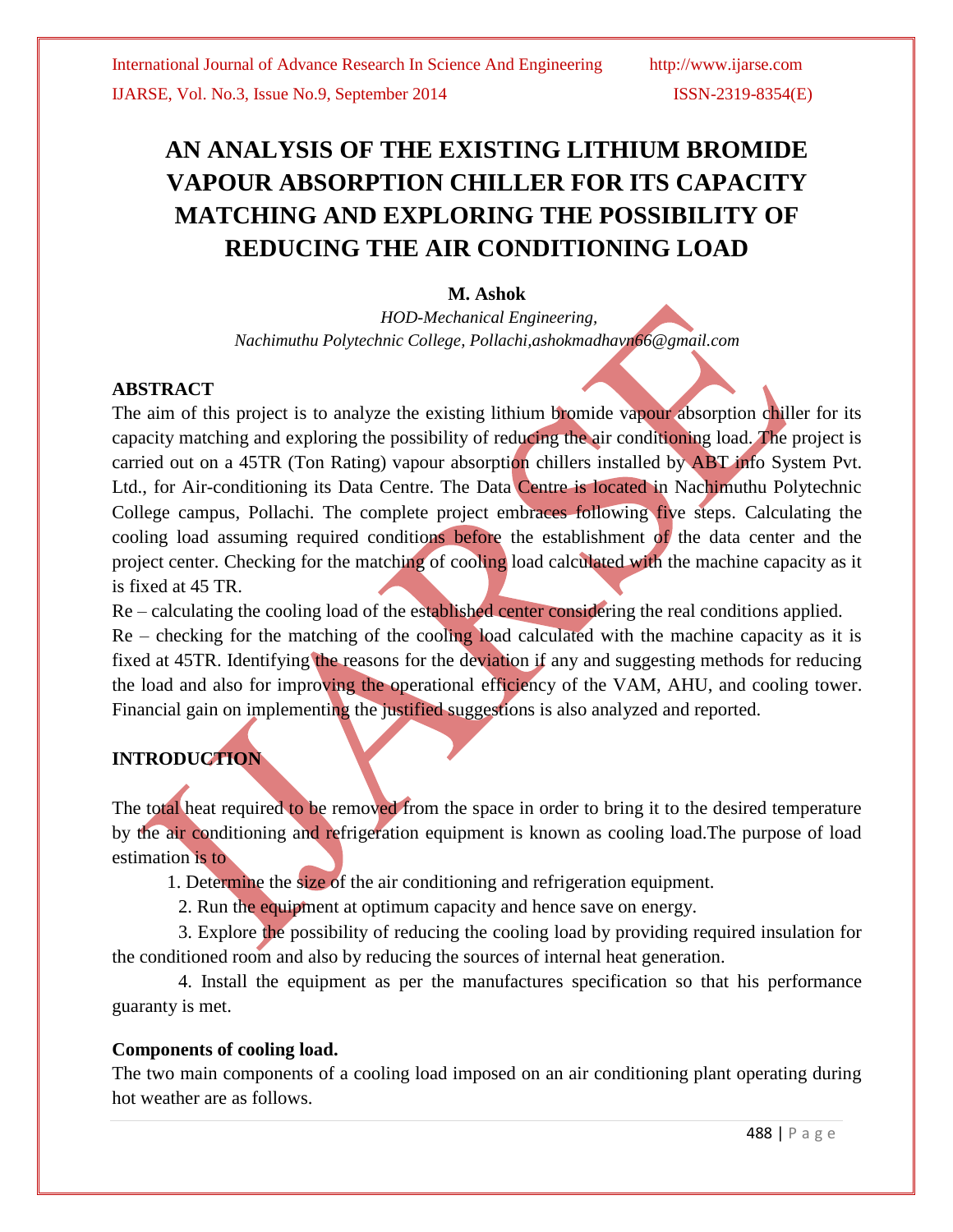1. Sensible heat gain. When there is a direct addition of heat to the enclosed heat is to be removed during the process of summer air-conditioning. The sensible heat gain may occur due to any or all of the following sources of heat transfer.

a. The heat flowing into the building by conduction through exterior walls, floors, ceiling, doors and windows due to the temperature difference on their two sides.

b. The heat received from solar radiation. It consists of

I. The heat transmitted directly through glass of windows, ventilations or doors and

II. The heat absorbed by walls and roofs exposed to solar radiation and later on transferred to the room by conduction.

c. The heat conducted through interior partition from rooms in same building which are not conditioned.

d. The heat given off by light, motors, machinery, cooking operations computers, industrial processes etc.

e. The heat given off by lights, motors, machinery, cooking operations computers, industrial processes etc.

f. The heat carried by the infiltrated and/or ventilated air.

g. The heat gain through the walls of the ducts carrying conditioned air through unconditioned space in the building.

h. The heat gain from the fan work of the AHUs.

2. Latent heat gain. When there is an addition of water vapour to the air of enclosed space, a gain in latent heat is said to occur. This latent heat is to be removed during the process of summer airconditioning. The latent heat gain may occur due to any or all of the following sources.

a. The heat gain due to moisture in the outside air entering by infiltration and / or ventilation.

b. The heat gain due to condensation of moisture from occupants.

c. The heat gain due to condensation of moisture from any process such as cooking foods inside the conditioned space.

d. The heat gain due to moisture passing directly into the conditioned space through permeable walls or partitions from the outside or from adjoining regions where the water vapour pressure is higher.

The total heat load to be removed by the air-conditioning and refrigeration equipment is the sum of sensible and latent heat loads.

In this project the cooling load calculated by the air-conditioning erection engineers required for the data center is taken as the reference. This load is compared with the existing capacity of the installed vapour absorption machine. The cooling load for the existing data center and project centers were calculated taking into account the real situations. This is compared with the available capacity of the machine and also with the reference value calculated by the erection engineers. The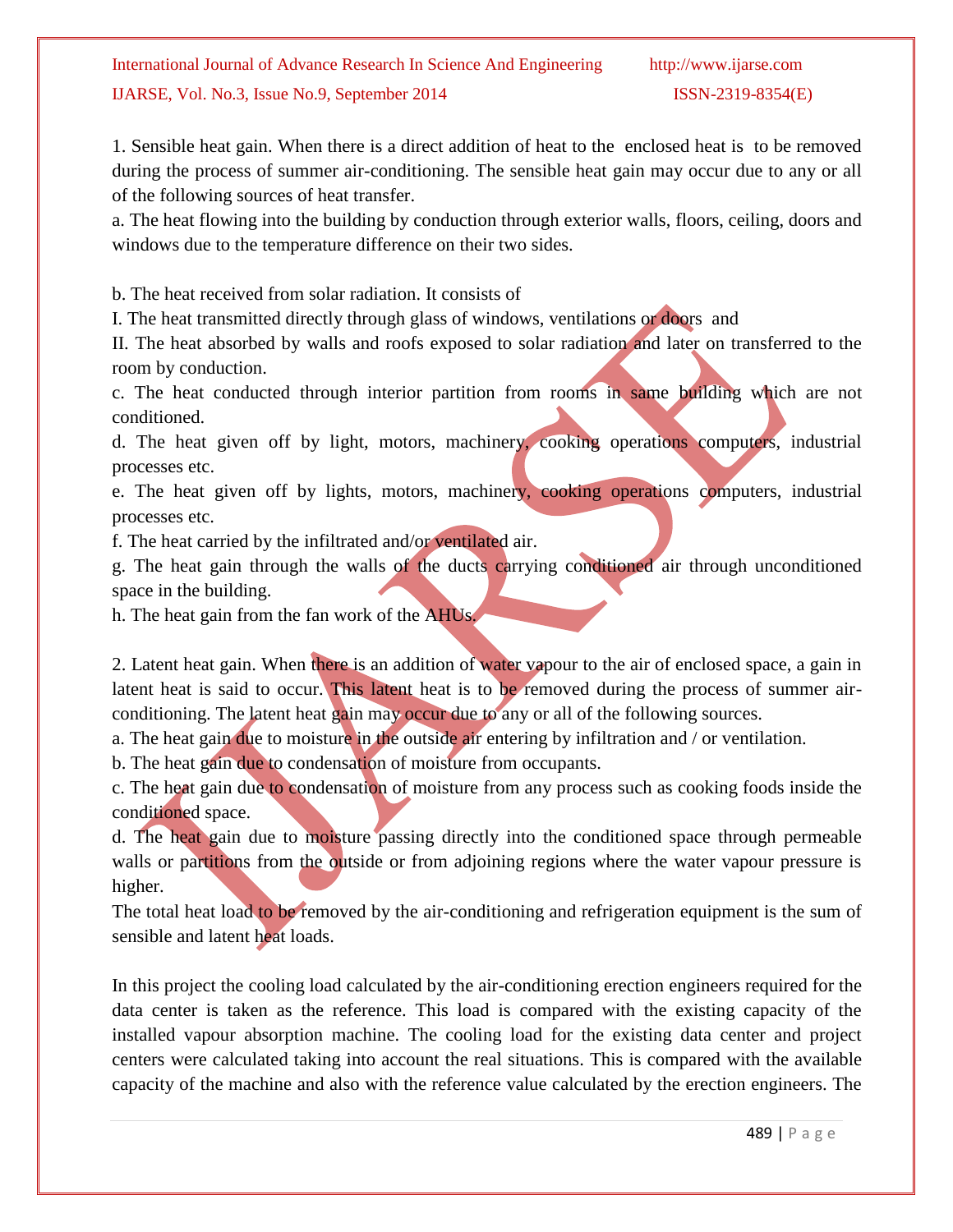reason for the deviation if any is analyzed and the implement able methods for reducing the load were suggested with cost benefits.

# **SYSTEM DESCRIPTION**

The data center and the project centers cooling load were offset by the 45 TR capacity vapour absorption chillers machine. The various process elements of the air-conditioning system circuit are discussed.

#### **System Components**

1. Vapour absorption chiller

The chiller unit works on vapour absorption principle. Li.Br. is the absorbent and w ater is the water is the refrigerant.

In the evaporator shell of the unit the pressure maintained is 6mm of Hg and the refrigerant water evaporates at  $4^0C$ . The specification of the installed chiller is

- 1. Make Thermax
- 2. Capacity  $-50$  TR (15 KW) de-rated to 45TR.
- 3. Refrigerant DM Water (Demineralised water)
- 4. Absorbent Lithium Bromide (Li.Br) (450 kg)
- 5. Sources of heat to the Chiller generator LPG
- 6. Fuel pressure  $-0.2$  bar
- 7. Chilled water inlet temperature  $12^{\circ}$ C.
- 8. Chilled water outlet temperature  $7^0C$ .
- 9. Mass flow rate of chilled water 8.4 Kg/sec
- 10. Volume flow rate of chilled water 30 m<sup>3</sup>/hr (Density of water 1000 kg/m<sup>3</sup>)
- 11. Volume flow rate of cooling water 50  $\text{m}^3/\text{hr}$

# **Air handling unit**

It is a heat exchanger where the air to be conditioned is cooled when passed over the cooling coil through which chilled water from the chiller unit is flowing. For the data centre two types of air handling unit are used. Precision air handling unit which can control RH and the temperature with help of a micro processor are used for supplying the conditioned air to the serve farm of the data center. Two such AHUs are used with one acting as the stand by. Three the data center and two for the project centers). The specifications of the air handling units are.

### **Precision AHU**

- 1. Make = TATA Liebert Microprocessor controlled Precision AHU (2 Nos.)
- 2. Tonnage 11.5 Tons/machine
- 3. CFM  $-$  8500 CFM at 20<sup>0</sup>C indoor conditions
- 4. Entry Temperature of Chilled water  $-8^0C$
- 5. Filter Micro Vee level (Ensures air filtration up to 5 microns with 95% efficiency.

### **Non Precision AHU**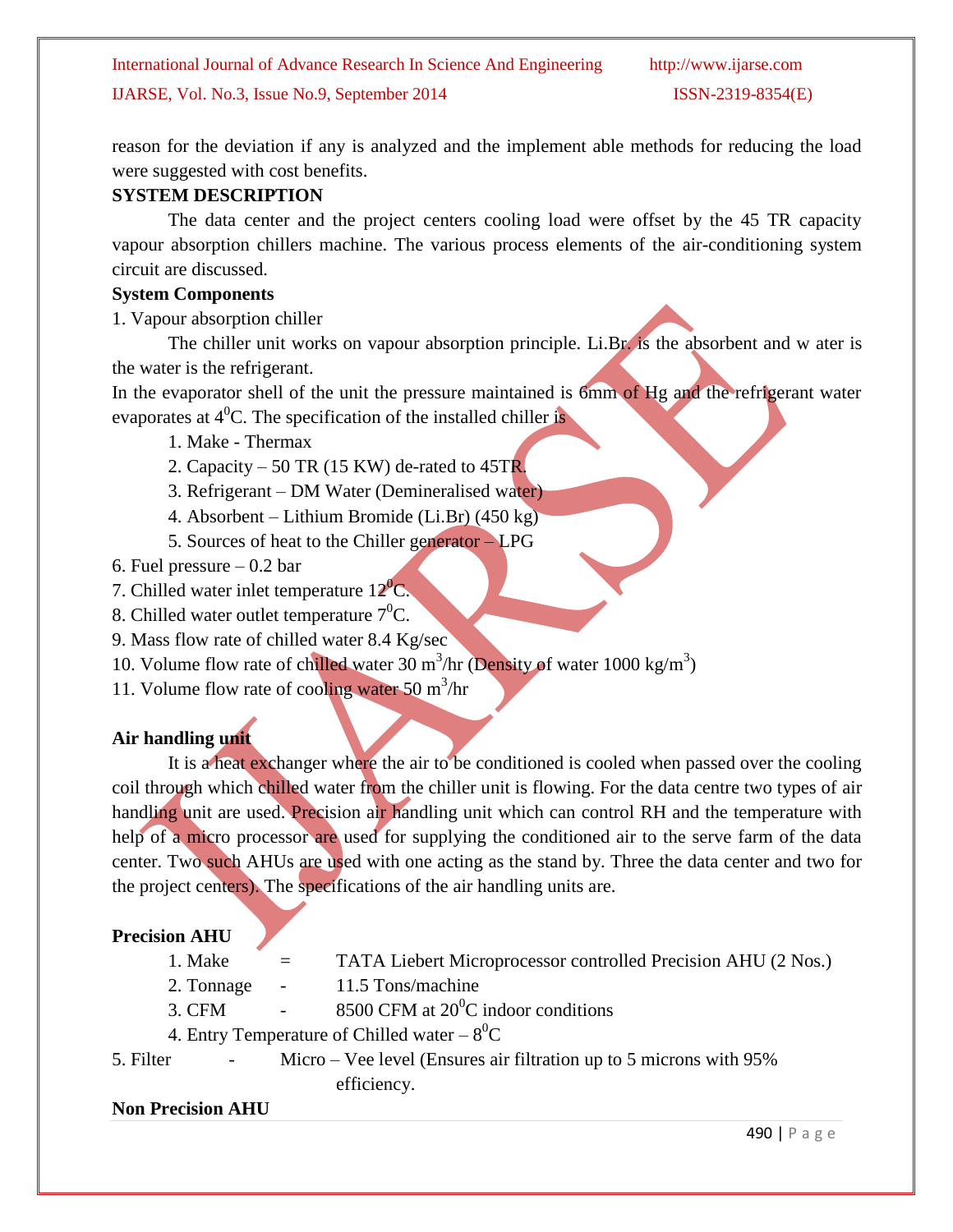| 1. Make     | $\overline{\phantom{0}}$ | Blue star.       |
|-------------|--------------------------|------------------|
| 2. Capacity |                          | $22500$ kcal/Hr. |
| 3. CFM      |                          | 3000CFM          |

### **Cooling Tower**

Cooling tower is used for cooling the water carrying heat from the condenser of the vapour absorption chiller. In the condenser of the vapour absorption chiller the refrigent water released from the Li.Br. Absorbent at the generator and which is a high pressure vapour is condensed in the condenser by releasing heat to cold water from the cooling tower.

The specifications of the cooling tower are.

- 1. Make Paharpour, FRP cooling tower.
- 2. Type Horizontal air movement, induced draft, FRP Construction.
- 3. It cools 50 m3/hr of water from  $35^{\circ}$ C to  $30^{\circ}$ C at design wet bulb temperature of 27.2<sup>o</sup>C

4. Pumps are used for circulating chilled water between the chiller and the AHUs and hot water between the chiller and the cooling tower.

# **DATA CENTRE AND PROJECT CENTRE DETAILS**

All the inputs that are required for *calculating* the cooling load are measured and the conditions to be maintained in each farm are also noted.

### **Data Centre**

Location **Pollachi** Outdoor Condition : 40deg C DBT, 27 deg C WBT Data centre is located in the first floor of the building and its roof is an open terrace with weather proof tiles. Ground floor is meeting hall and office rooms.

| <b>Server Farm</b>      |                                      |
|-------------------------|--------------------------------------|
| <b>Indoor Condition</b> | $21 + -2$ deg C DBT, 50% RH          |
| No.of. People           | $2+/-2$                              |
| Room size               | $10.98$ x 6.95 x 4.5 (h) m           |
| North partition         | $10.98 \times 4.5 \text{ m}$         |
| East wall               | $6.95 \times 4.5 \text{ m}$          |
| West wall               | $6.95 \times 4.5 \text{ m}$          |
| South wall              | $10.89 \times 4.5 \text{ m}$         |
| South window            | $6 \times 0.95 \times 2.1 \text{ m}$ |
| West window             | $2 \times 1.4 \times 2.1$            |
| East window             | $1x$ 1.4 x 2.1                       |
| Supply air              | Bottom throws.                       |
| Return air              | through the false ceiling.           |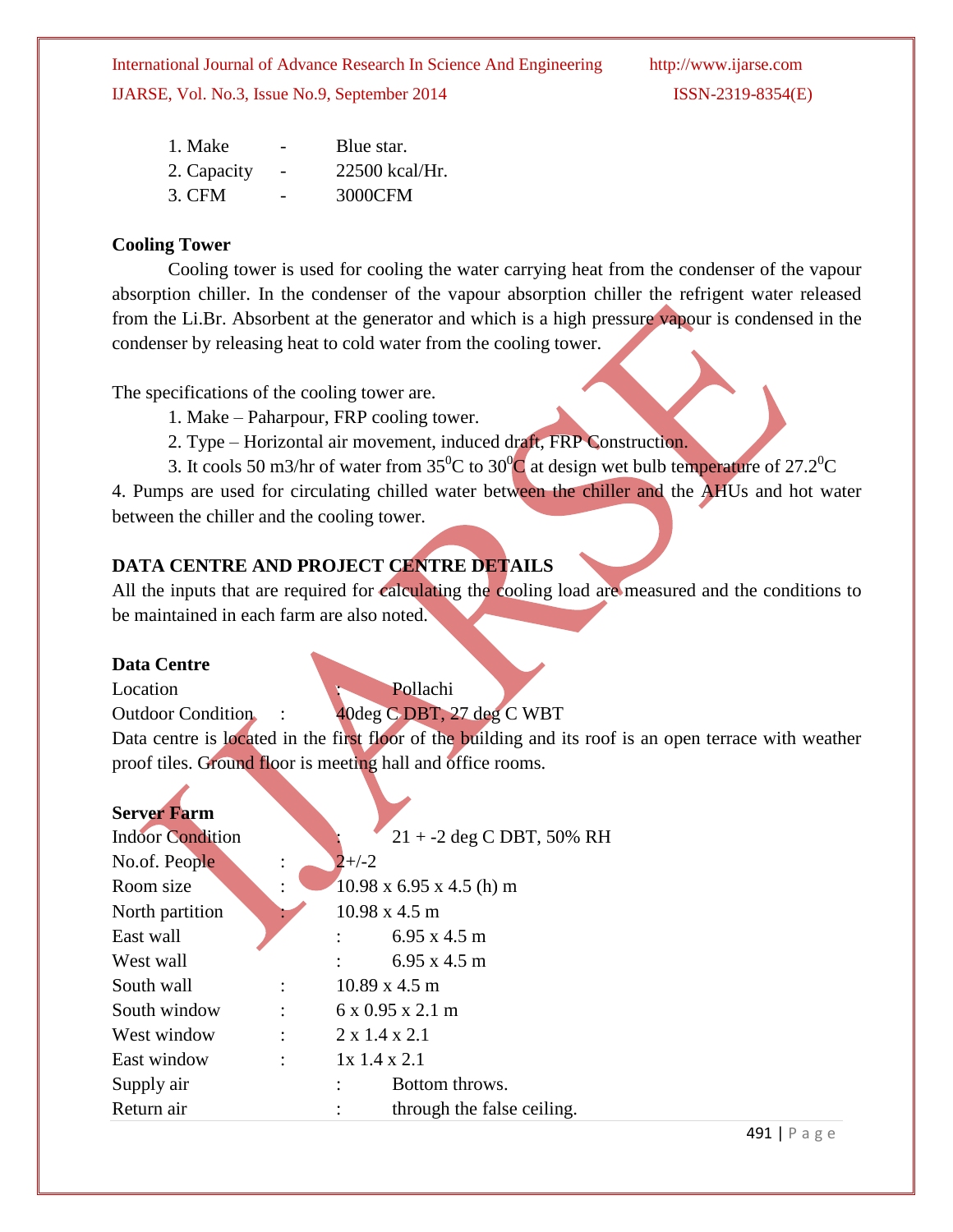Inside wall is finished with gypsum board of thickness 0.01 m with glass wool in between of thickness 0.07m.

#### **Network Farm**

| <b>Indoor Condition</b>           | 21 + -2 deg C DBT, 50% RH                                               |
|-----------------------------------|-------------------------------------------------------------------------|
| No. of. People                    | $\theta$                                                                |
| Room size                         | $3.4 \times 2.6 \times 4.5$ (h) m                                       |
| North partition                   | 2.6 x 4.5 m                                                             |
| East partition                    | 2.6 x 4.5 m                                                             |
| West wall                         | 2.6 x 4.5 m                                                             |
| South partition                   | 2.6 x 4.5 m                                                             |
| West window                       | 1 x 1.4 x 2.1<br>Bottom throws.                                         |
| Supply air<br>Return air          | through the false ceiling.                                              |
|                                   |                                                                         |
| <b>Server Admin and User Farm</b> |                                                                         |
| <b>Indoor Condition</b>           | $24 + 7 - 2$ deg C DBT, 50%RH                                           |
| No.of . People                    | $18 + -2$                                                               |
| No.of system                      | 18                                                                      |
| Room size                         | $10.98 \times 8.8 \times 4.5$ (h) m                                     |
| North partition                   | $10.98 \times 4.5 \text{ m}$                                            |
| East wall                         | 8.8 x 4.5 m                                                             |
| West wall                         | $8.8 \times 4.5 \text{ m}$                                              |
| South partition                   | 10.98 x 4.5 m                                                           |
| West window                       | $3 \times 1.4 \times 2.1$ m                                             |
| Supply air                        | Throw from the ceiling through supply air duct                          |
| Return ai                         |                                                                         |
| <b>UPS ROOM</b>                   |                                                                         |
| <b>Indoor Condition</b>           | 24 +/-2 deg C DBT. 50%RH                                                |
| No.of . People                    | $\boldsymbol{0}$                                                        |
| No.of. UPS                        | $\overline{2}$                                                          |
| Room size                         | $7.50 \text{ X } 4.5 \text{ m}$                                         |
| North wall                        | $7.5 \times 4.5 \text{ m}$                                              |
| East partition                    | $3.02 \times 4.5 \text{ m}$                                             |
| West wall                         | 3.02 x 4.5 m                                                            |
| South partition                   | $7.5 \times 4.5 \text{ m}$                                              |
| West window                       | 1 x 1.4 x 2.1 m                                                         |
| Supply air                        | FCU                                                                     |
| Return air                        | Through the false ceiling. The entire false ceiling area $4 \times 9$ m |
| <i>is</i>                         |                                                                         |
| Used as the plenum                |                                                                         |

**Ahu Room (For the Data Center)**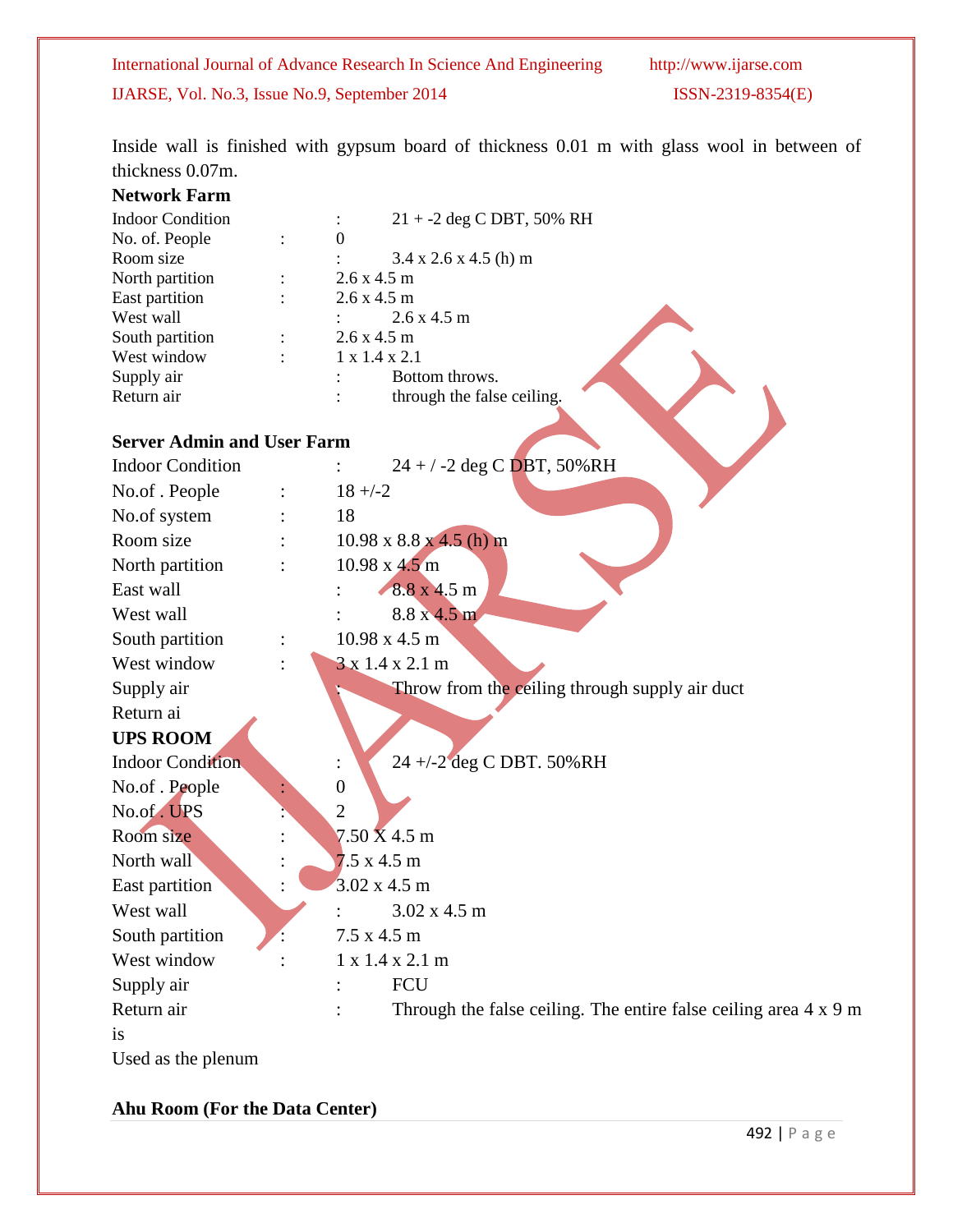| <b>Indoor Condition</b> | 24 +/-2 deg C DBT. 50%RH                    |
|-------------------------|---------------------------------------------|
| No.of. People           | $\overline{0}$                              |
| No.of . AHUS            | 3 (2 precession AHU and 1 conventional AHU) |
| Room size               | $13.3 X 2.55 X 4.5$ (h) m                   |
| North partition         | $2.55$ X 4.5 m                              |
| East partition          | 13.3 x 4.5 m                                |
| West wall               | $13.3 \times 4.5 \text{ m}$                 |
| South partition         | $2.55 \times 45$ m                          |
| East window             | 13.3 x 2m                                   |
| <b>Project Centre 1</b> |                                             |
| <b>Indoor Condition</b> | 24 +/-2 deg C DBT. 50%RH                    |
| No. of. People          | $40 + -2$                                   |
| No.of. Systems          | 40                                          |
| Room size               | $10.98 \times 12.8 \times 4.5$ (h) m        |
| North wall              | $10.8 \times 4.5 \text{ m}$                 |
| East partition          | $12.8 \times 4.5 \text{ m}$                 |
| West wall               | $12.8 \times 4.5 \text{ m}$                 |
| South partition         | $10.8 \times 4.5 \text{ m}$                 |
| West window             | $4 \times 1.4 \times 2.1 \text{ m}$         |

Supply air **in the ceiling trough supply air duct** Throw from the ceiling trough supply air duct Return air **in the Through the false ceiling.** The entire false ceiling area is

used as the plenum **Project Centre 2** Indoor Condition : 24 +/-2 deg C DBT. 50%RH No.of. People  $30 + 2$ No.of. Systems : 30 Room size : 9.3 x 8.8 x 4.5 m North wall  $\qquad \qquad : \qquad 8.8 \times 4.5 \text{ m}$ East partition : 9.3 x 4.5 m West wall  $\frac{9.3 \times 4.5 \text{ m}}{2}$ South wall  $8.8 \times 4.5 \text{ m}$ South window :  $1 \times 1.4 \times 2.1 \text{ m}$ North window : 3 x 1.85 x 2.1 m Supply air : Throw from the ceiling trough supply air duct Return air : Through the false ceiling. The entire false ceiling area is used as the plenum

**Project Centre 3 (Work In Progress)**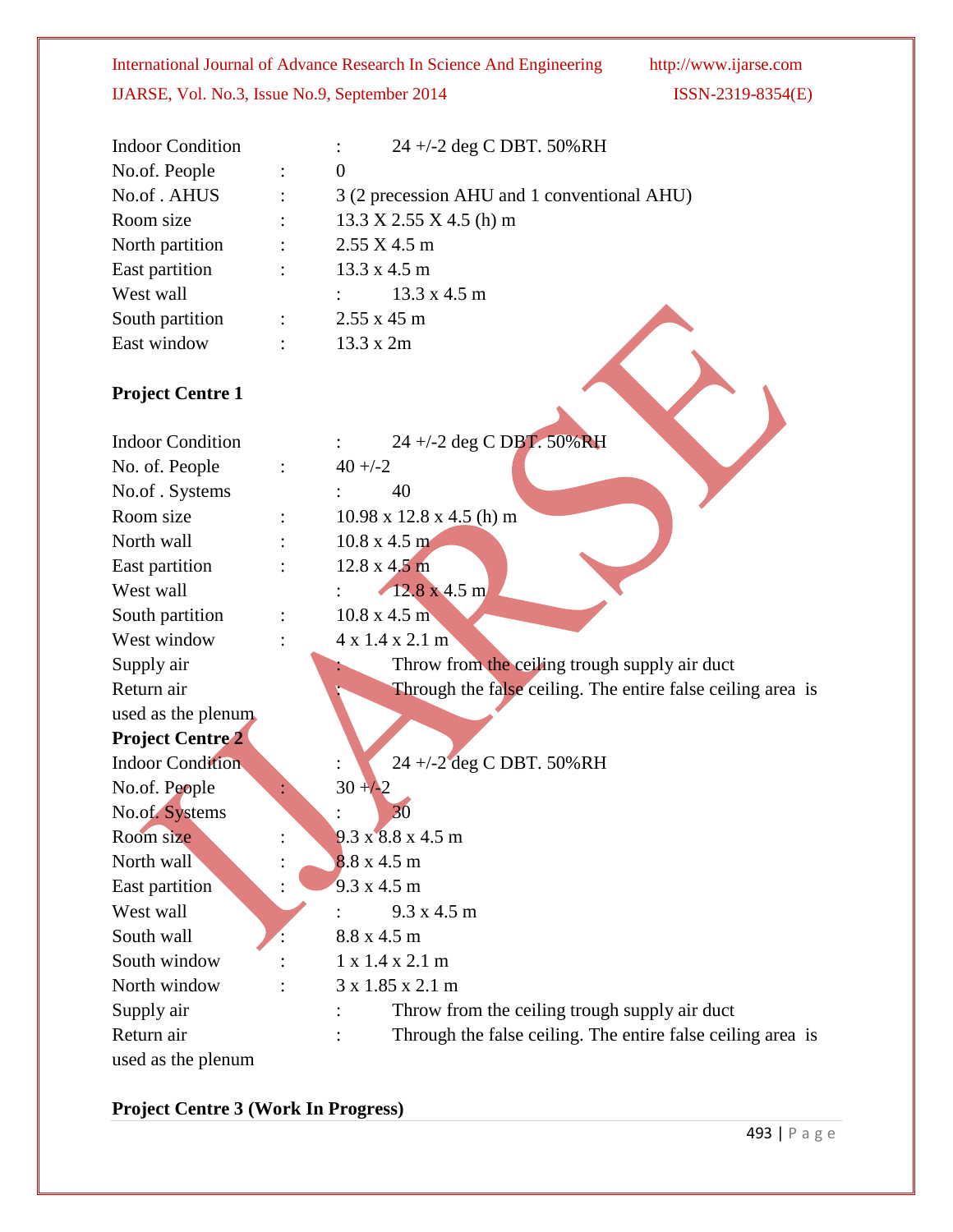International Journal of Advance Research In Science And Engineering http://www.ijarse.com

#### IJARSE, Vol. No.3, Issue No.9, September 2014 ISSN-2319-8354(E)

| <b>Indoor Condition</b> |                | 24 +/-2 deg C DBT. 50%RH                                    |
|-------------------------|----------------|-------------------------------------------------------------|
| No.of. People           | $\ddot{\cdot}$ | $30 + (-2)$                                                 |
| No.of. Systems          |                | 30                                                          |
| Room size               |                | $9.3 X 9.06 X 4.5$ (h) m                                    |
| North wall              |                | $9.06 \times 4.5 \text{ m}$                                 |
| East wall               |                | $9.3 \times 4.5 \text{ m}$                                  |
| West partition          | ÷              | $9.3 \times 4.5 \text{ m}$                                  |
| South wall              |                | $9.06 \times 4.5 \text{ m}$                                 |
| South window            |                | $1 \times 1.4 \times 2.1 \text{ m}$                         |
| North window            | $\ddot{\cdot}$ | $3 \times 1.85 \times 2.1 \text{ m}$                        |
| Supply air              |                | Throw from the ceiling trough supply air duct               |
| Return air              |                | Through the false ceiling. The entire false ceiling area is |
| used as the plenum.     |                |                                                             |

### **AHU Room (For the Project Centre)**

| <b>Indoor Condition</b> |                | 24 +/-2 deg C DBT. 50%RH             |
|-------------------------|----------------|--------------------------------------|
| No. of. People          |                | $\theta$                             |
| No.of. AHUs             |                | 1 (conventional AHU)                 |
| Room size               |                | $3.4 \times 3 \times 4.5$ (h) m      |
| North wall              |                | $3.4 \times 4.5 \text{ m}$           |
| East partition          | $\ddot{\cdot}$ | $3 \times 4.5$ m                     |
| West wall               |                | 3x4.5m                               |
| South wall              |                | $9.06 \times 4.5 \text{ m}$          |
| South partition         |                | 3.4 4.5 m                            |
| North window            |                | $1 \times 1.85 \times 2.1 \text{ m}$ |

#### **COMMON INPUTS**

1. The entire ceiling including the AHU rooms is insulated with thermo Cole of thickness 5 cm

2. The wall is covered with gypsum board of thickness 1 cm with glass wool in between of thickness 7 cm.

3. The partition wall is made of gypsum board of thickness 1 cm on both sides with glass wool in between of thickness 7 cm.

# **COOLING LOAD – ORIGINAL ESTIMATION**

The original cooling load estimation done by the commercial air conditioning engineers for the data center and the project centers is presented below which may be compared with the actual cooling load estimation done during this project.

# **BASIS OF DESIGN**

**1. Server Farm and Network Farm**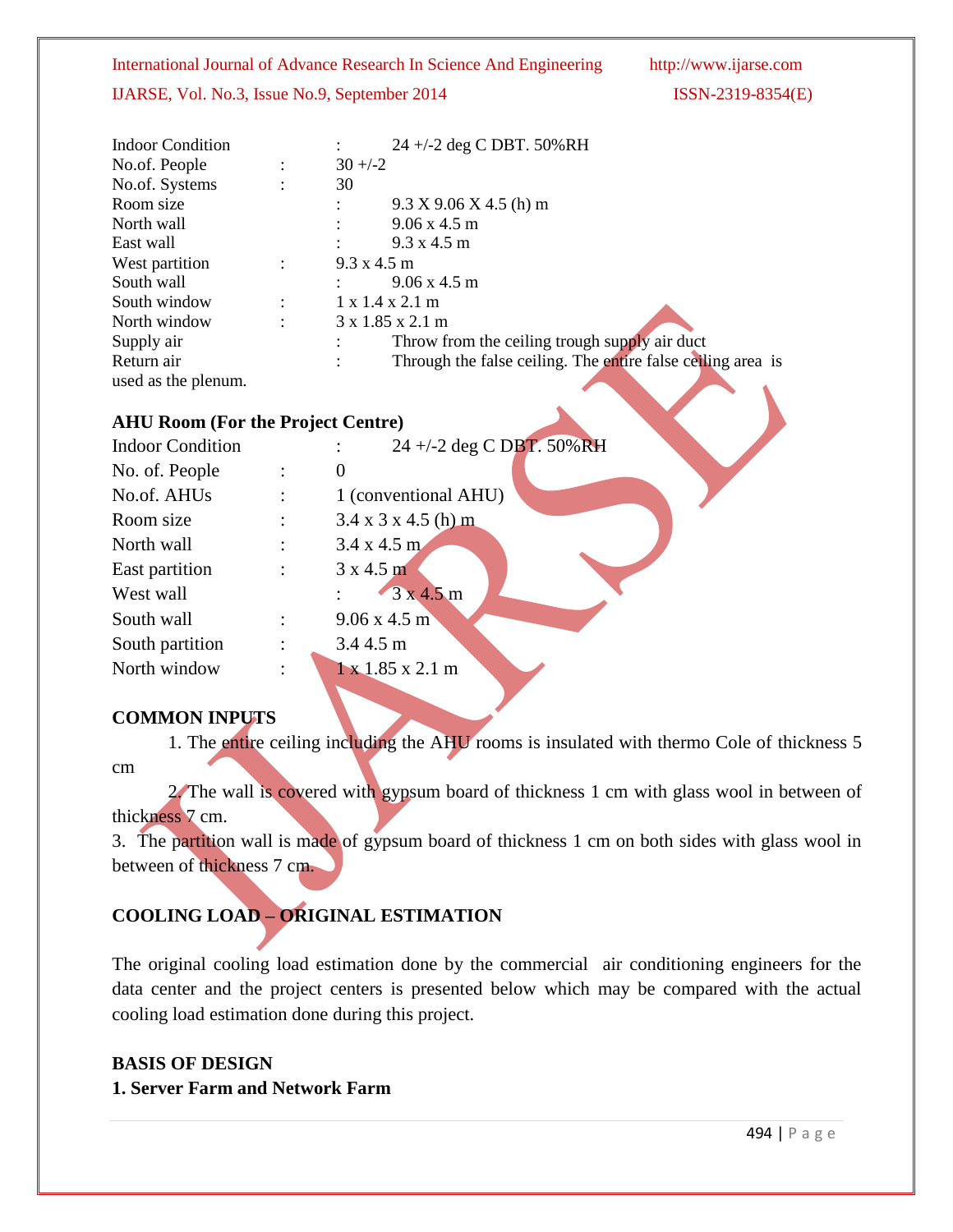| Location                   | Pollachi                               |
|----------------------------|----------------------------------------|
| Outdoor                    | 40 <sup>0</sup> C DBT and $27^0$ C WBT |
| Indoor conditions required | $21 + (-20C)$ DBT and 50+/-5 % RH      |
| Area                       | $10.98 \times 6.95 \times 4.5$ (h) m   |
| Roof                       | <b>Exposed RCC</b>                     |
| Floor                      | Ground floor non air conditioned.      |
| Occupancy                  | 04 Persons                             |
| Ventilation considered     | 2 fresh air changes per hour           |
| Power Load                 | 20 KW (Computer servers)               |
| Lighting Load Considered : | 1 Watts per SFT                        |
|                            |                                        |

The capacity of AC system required to offset the above loads 14.4 TR with 7950 CFM of air flow.

| 2. Server Admin and User Farm                                       |  |                                                                                                 |  |
|---------------------------------------------------------------------|--|-------------------------------------------------------------------------------------------------|--|
| Location                                                            |  | Pollachi                                                                                        |  |
| Outdoor                                                             |  | 400C DBT and 270C WBT                                                                           |  |
| Indoor conditions required                                          |  | $24 + (-20C)$ DBT and $50 + (-5)$ % RH                                                          |  |
| Area                                                                |  | $10.98 \times 8.8 \times 4.5$ (h) m                                                             |  |
| Roof                                                                |  | Exposed RCC roof and the AHU room roof                                                          |  |
| Floor                                                               |  | Ground floor non air conditioned                                                                |  |
| Occupancy                                                           |  | 15 Persons                                                                                      |  |
| Power Load                                                          |  | 5 KW (Computers & Servers).                                                                     |  |
| Lighting Load Considered                                            |  | 1 Watts per SFT                                                                                 |  |
|                                                                     |  | The capacity of AC system required to offset the above loads 13.6 TR with 5494 CFM of air flow. |  |
| Total load                                                          |  |                                                                                                 |  |
| Server room                                                         |  | 14.4 TR                                                                                         |  |
| User area                                                           |  | 13.6 TR 28.0 TR $- A$                                                                           |  |
| VAM Capacity                                                        |  | $45.0$ TR $- B$                                                                                 |  |
| Available capacity (B-A)                                            |  | 17.0 TR                                                                                         |  |
| The 17TR available capacity is shared by the three project centers. |  |                                                                                                 |  |

# **Machine capacity shared by the data center and project center**

| S.No | <b>Location</b>              | <b>Capacity TR</b> |
|------|------------------------------|--------------------|
|      | Server farm and network farm | 14.4               |
| 2.   | Server admin and user farm   | 13.6               |
| 3.   | Project centre 1             | 6.0                |
| 4.   | Project centre 2             | 5.5                |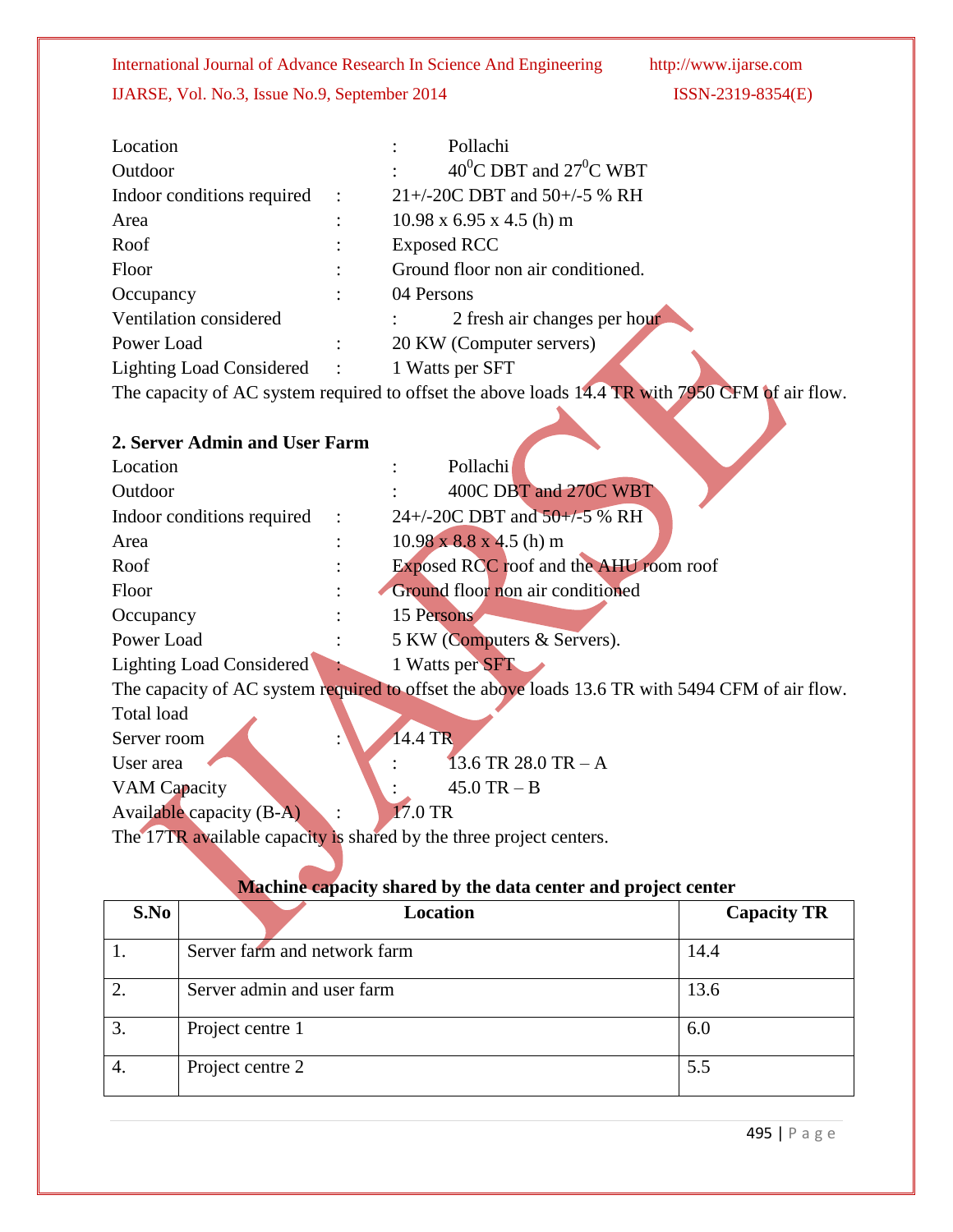International Journal of Advance Research In Science And Engineering http://www.ijarse.com

#### IJARSE, Vol. No.3, Issue No.9, September 2014 ISSN-2319-8354(E)

| J. | Project centre 3 | ن.ر  |
|----|------------------|------|
|    | <b>Total</b>     | 45.0 |

### **COOLING LOAD – ACTUAL ESTIMATION**

The cooling load is calculated for the fully furnished and fully functional data center and two project centers and the third to be established project center.

#### **Actual condition**

The cooling load is calculated using the Microsoft Excel spread sheet, considering following assumptions and actual situations.

The roof of the conditioned space and the AHU rooms are provided with under duct insulation with thermo Cole of thickness 5cm.

- The roof of the condition space and the AHU rooms is open terrace.
- The ground floor is non air conditioned.
- No provision for air change (ventilation).

The coefficient of heat transfer for single pane glass takes into account the heat transfer due to radiation also.

 Though false ceiling is provided, actual wall height between the floor and the ceiling is considered for load calculation. This consideration will take into account the heat gain by the supply air duct and the return air above the entire false ceiling acting as the plenum.

• The AHU and UPS room loads are accounted for the total load as there is appreciable heat gain through the glass partitions provided for the these rooms.

- No anti room between each AHU room.
- The infiltration load is calculated based on the CMM of the AHU.

 The glass windows provided for the partition walls inside the conditioned space is neglected as there is no effect of radiation heat transfer and the temperature difference between the adjacent rooms are negligible.

The heat from the AHU blower is neglected.

 For the project center 3 (work on the anvil) the inputs for the second project center are applied.

### **COMPARISION OF RESULTS**

The results of the original cooling load estimation and that of the actual is compared, tabulated and interpreted.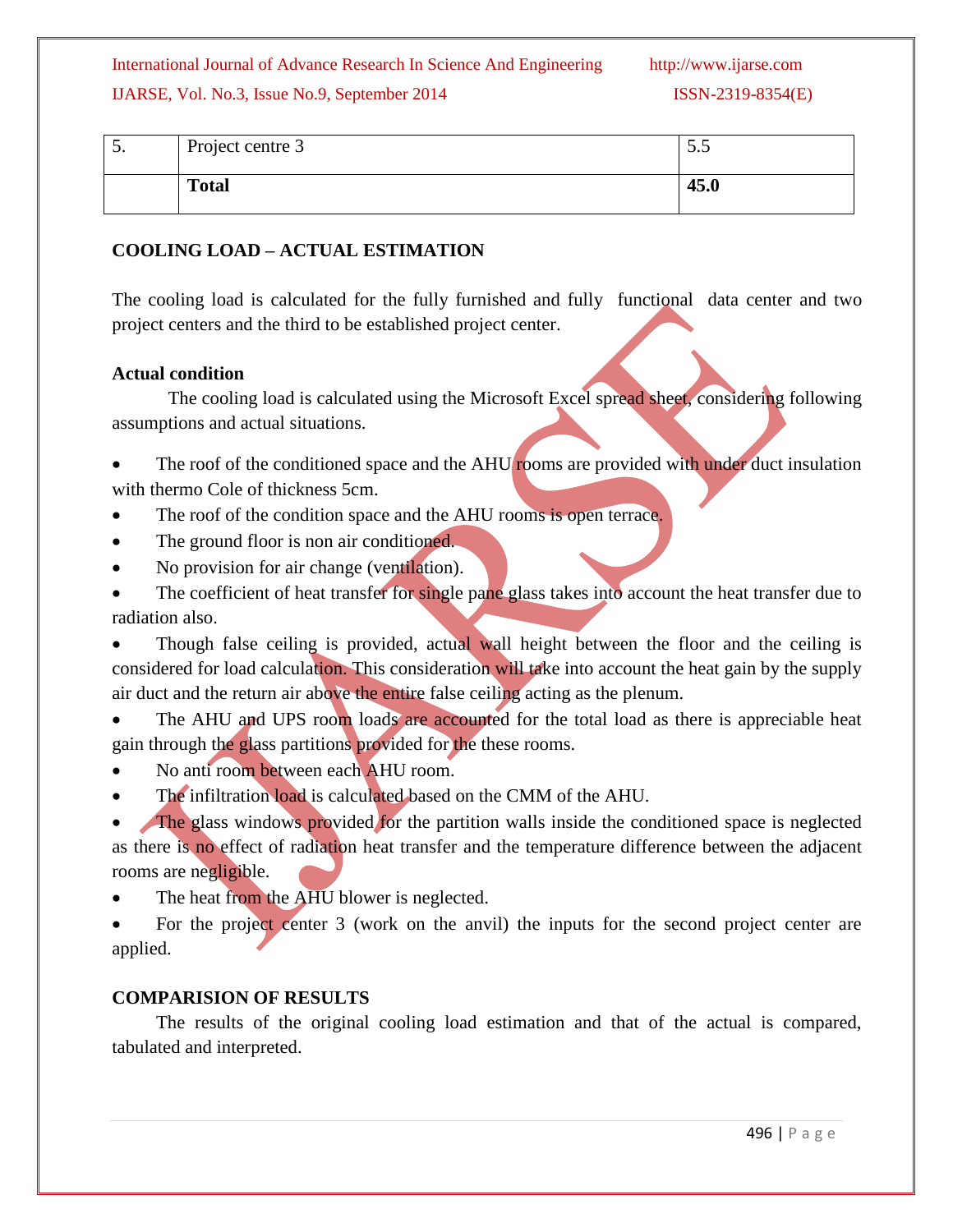| S.No.          | <b>Location</b>                      | Original                 | <b>Actual Capacity</b> |
|----------------|--------------------------------------|--------------------------|------------------------|
|                |                                      | <b>Capacity TR</b>       | <b>TR</b>              |
| 1.             | Server farm and network farm         | 14.4                     | 16.0                   |
| 2.             | Server admin and user farm           | 13.6                     | 5.0                    |
| 3.             | AHU room                             |                          | 2.5                    |
| 4.             | <b>UPS</b> room                      | $\overline{\phantom{a}}$ | 2.0                    |
| 5.             | Project center 1                     | 6.0                      | 8.0                    |
| 6.             | Project center 2                     | 5.5                      | 6.8                    |
| $\overline{7}$ | Project center 3 (work on the anvil) | 5.5                      | 5.9                    |
| 8              | AHU room                             |                          | 0.5                    |
| 9              | Total                                | 45.0                     | 46.7                   |

# **Table Comparison of results**

# **REASON FOR THE DEVIATION AND FEASIBLE SUGGESION FOR REDUCING THE LOAD**

**1. Server farm and net work farm:** The reason for the increase in load is, the south and the west wall are exposed to the direct sun. The equipment load is also very high. The heat flow through the west windows is also appreciably high. The feasible solution to reduce the load may be provided an extra layer of insulation on the existing inside surface of the south and west wall or some form of white shades on the outside of the west windows.

**2. Server admin and user farm:** The actual capacity is less than 50% of the original calculated value. South partition is exposed to the server farm whose temperature is maintained at 21 deg C. The north partition is exposed to the project center 1 whose temperature is maintained at 24deg. C the result wall is exposed to the AHU room where the del T is only 2.5 deg C. Further reduction in load can be achieved by providing an extra layer of insulation on the existing inside surface of the west wall or some form of white shades on the outside of the west windows.

**3. AHU room:** The presence of load is because the AHU wall in the east is exposed to the direct sunlight. Also the entire length of the wall above is sill level is covered with single pane glass of size 13.3 x 2 m. The AHU room temperature is 26.5 deg. C instead of 21 deg and 24 deg respectively for the server farm AHU room and user farm AHU room. There is also no anti room in between the two AHU rooms. The load can be negated to significant extend by providing some form of insulation on the inside or outside of the glass partition on the eastern wal.